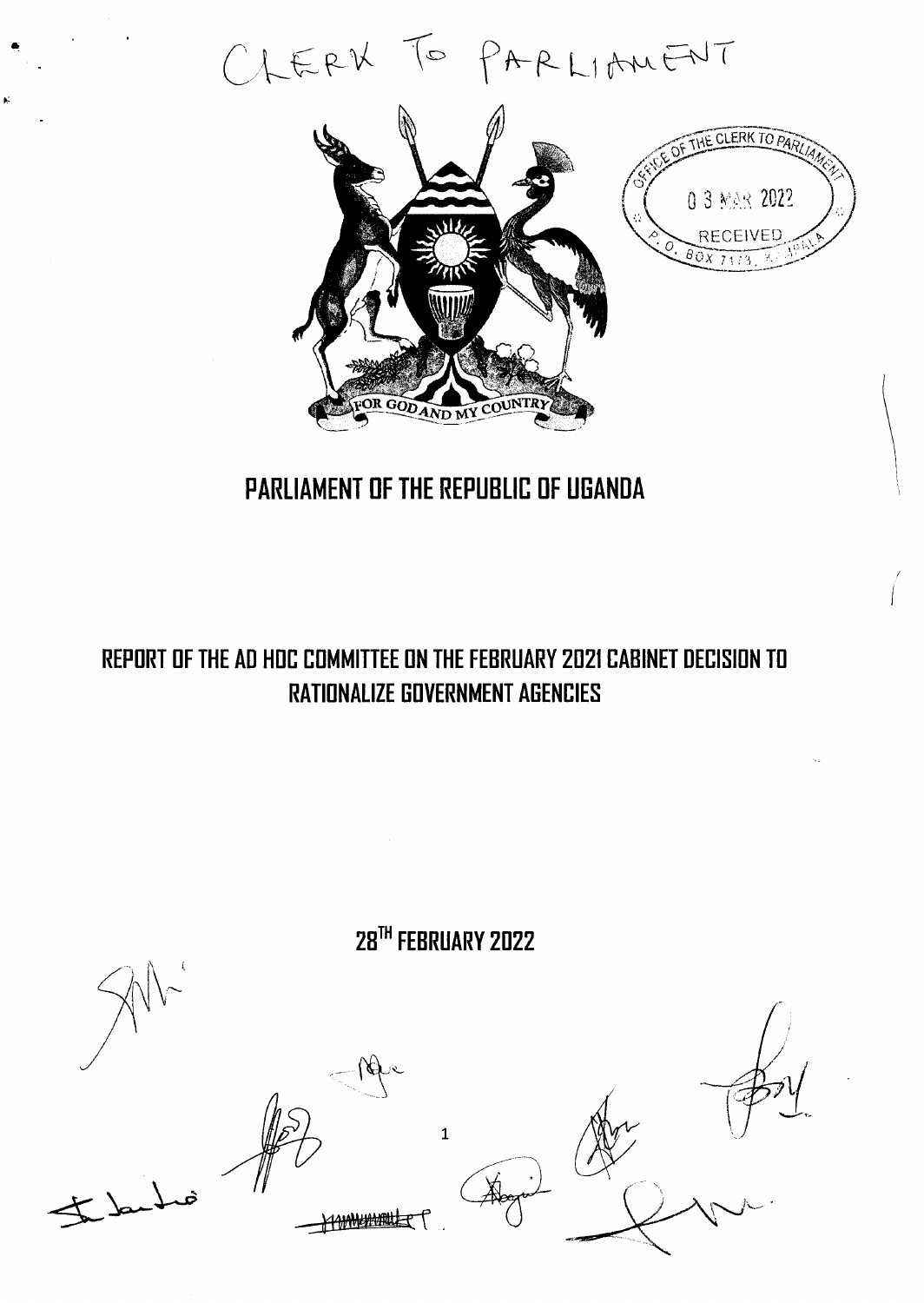## TABLE OF CONTENTS

-a

 $\bullet$ 

 $\hat{\boldsymbol{\beta}}$ 

| 1.0              |                                                                                                                                                                |     |
|------------------|----------------------------------------------------------------------------------------------------------------------------------------------------------------|-----|
|                  |                                                                                                                                                                |     |
|                  |                                                                                                                                                                |     |
| 1.3 <sub>2</sub> |                                                                                                                                                                |     |
| 2.0              | <b>BACKGROUND - THE PRIVATIZATION OF GOVERNMENT AGENCIES IN THE 1990s AND</b>                                                                                  |     |
| 2.1              |                                                                                                                                                                |     |
| 2.2              |                                                                                                                                                                |     |
| 2.3              | CREATION OF SEMI-AUTONOMOUS AGENCIES - RATIONALE, BENEFITS AND PRECONDITIONS FOR                                                                               |     |
| 3.0              | RATIONALIZATION OF GOVERNMENT AGENCIES IN 2021 – ORIGIN AND RATIONALE …………………………10                                                                             |     |
| 3.1              |                                                                                                                                                                |     |
| 3.2              |                                                                                                                                                                |     |
| 3.3              |                                                                                                                                                                |     |
| 3.4              |                                                                                                                                                                |     |
| 3.5              | RECOMMENDATIONS MADE TO CABINET BY THE MINISTRY OF PUBLIC SERVICE  12                                                                                          |     |
| 3.6              |                                                                                                                                                                |     |
| 4.0              |                                                                                                                                                                |     |
| 4.1              |                                                                                                                                                                |     |
| 4.2              | THE DUTY OF GOVERNMENT TO CONTINUOUSLY INNOVATE AND RATIONALIZE THE MACHINERY OF                                                                               |     |
| 4.3              | THE NEED FOR GOVERNMENT TO REFORM ON THE BASIS OF COMPREHENSIVE STUDY AND IN A                                                                                 |     |
| 5.0              | COMMITTEE'S RECOMMENDATIONS THAT DEPART FROM THE DECISION OF CABINET ON THE                                                                                    |     |
| 5.1              |                                                                                                                                                                |     |
| 5.1.1            |                                                                                                                                                                |     |
| 5.1.2            |                                                                                                                                                                |     |
| 5.2              |                                                                                                                                                                |     |
|                  | UGANDA REGISTRATION SERVICES BUREAU, NATIONAL IDENTIFICATION REGISTRATION<br>5.2.1<br>AUTHORITY, NGO REGISTRATION BUREAU, AND REGISTRATION FUNCTIONS UNDER THE | .25 |
| 5.3              | JUSTICE, LAW AND ORDER SECTOR - CENTRE FOR ALTERNATIVE DISPUTE RESOLUTION  26                                                                                  |     |
| 5.4              | <b>EDUCATION SECTOR.</b>                                                                                                                                       | 27  |
|                  | <del>/IYVMMM/h</del>                                                                                                                                           |     |
|                  |                                                                                                                                                                |     |

-. I

 $\bigwedge$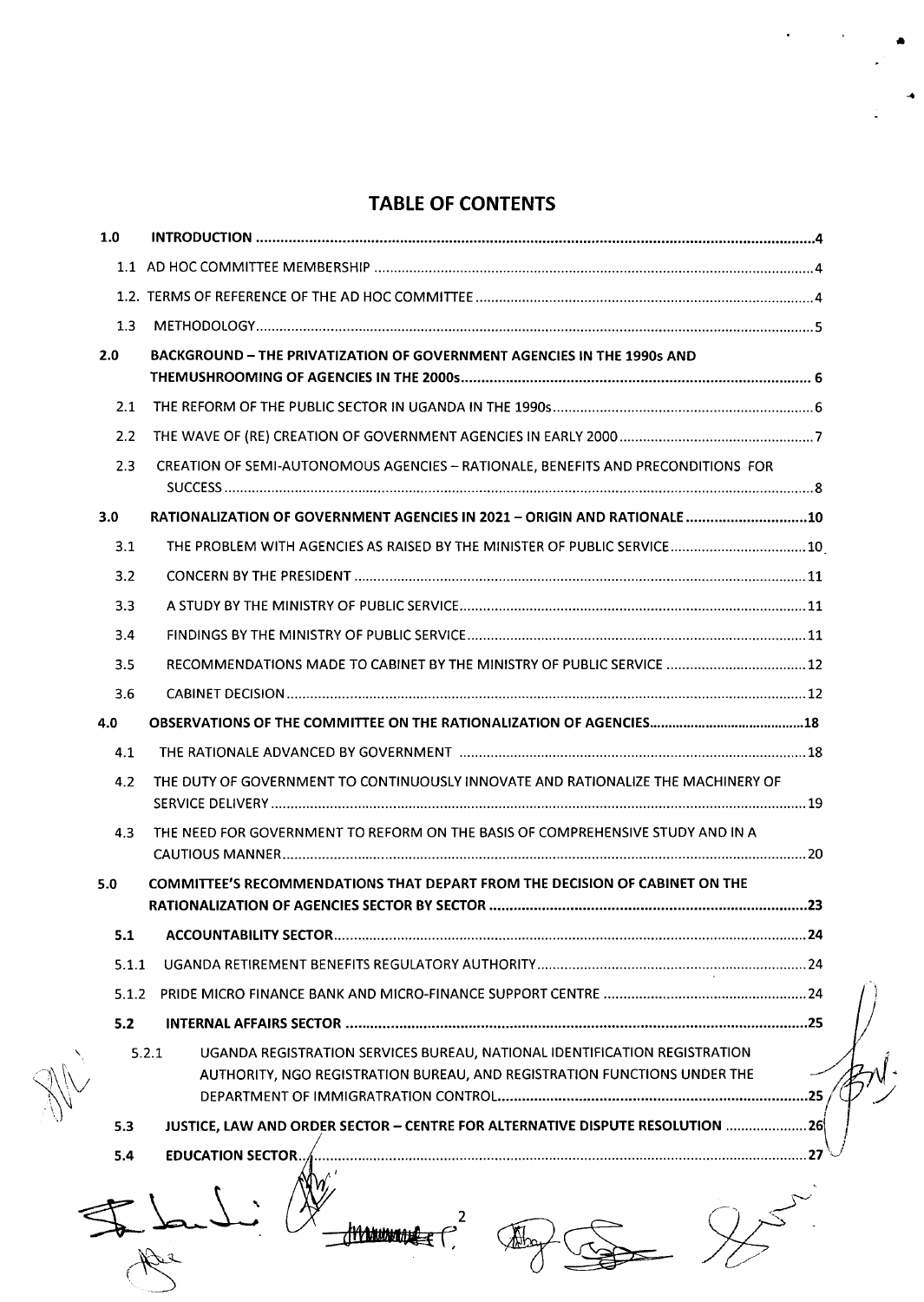| 5.4.1  |                                                                                                                                                                    |  |
|--------|--------------------------------------------------------------------------------------------------------------------------------------------------------------------|--|
| 5.4.2  | NATIONAL COUNCIL FOR SPORTS, NAMBOLE NATIONAL STADIUM AND NAKIVUBO WAR                                                                                             |  |
| 5.4.3  | NATIONAL COUNCIL FOR HIGHER EDUCATION, NATIONAL CURRICULUM DEVELOPMENT CENTRE                                                                                      |  |
| 5.4.4  | STUDENTS FINANCING BOARD AND THE CENTRAL SCHOLARSHIP COMMITTEE 30                                                                                                  |  |
| 5.4.5  | UGANDA NURSES AND MIDWIFERY EXAMINATIONS BOARD, UGANDA ALLIED HEALTH<br>EXAMINATIONS BOARD AND UGANDA TECHNICAL AND BUSINESS EXAMINATIONS BOARD BE                 |  |
| 5.4.6  | DIRECTORATE OF INDUSTRIAL TRAINING, NAKAWA VOCATIONAL TRAINING INSTITUTE AND                                                                                       |  |
| 5.5.   |                                                                                                                                                                    |  |
| 5.5.1  |                                                                                                                                                                    |  |
| 5.5.2  |                                                                                                                                                                    |  |
| 5.5.3  |                                                                                                                                                                    |  |
| 5.5.4  |                                                                                                                                                                    |  |
| 5.5.5  |                                                                                                                                                                    |  |
| 5.6    |                                                                                                                                                                    |  |
| 5.6.1  |                                                                                                                                                                    |  |
| 5.6.2  |                                                                                                                                                                    |  |
| 5.7    |                                                                                                                                                                    |  |
| 5.8    |                                                                                                                                                                    |  |
| 5.8.1  |                                                                                                                                                                    |  |
| 5.8.2  | UGANDA ELECTRICITY DISTRIBUTION COMPANY LIMITED (UEDCL), UGANDA ELECTRICITY GENERAL<br>COMPANY LIMITED (UEGCL) AND UGANDA ELECTRICITY TRANSMISSION COMPANY LIMITED |  |
| 5.9    |                                                                                                                                                                    |  |
| 5.9.1  |                                                                                                                                                                    |  |
| 5.9.2  |                                                                                                                                                                    |  |
| 5.9.3  | UGANDA RAILWAYS CORPORATION and STANDARD GAUGE RAILWAY (SGR)  52                                                                                                   |  |
| 5.9.4  |                                                                                                                                                                    |  |
|        |                                                                                                                                                                    |  |
| 5.10.1 | THE COUNCILS FOR CHILDREN, WOMEN, PERSONS WITH DISABILITY AND ELDERLY 54                                                                                           |  |
| 5.10.2 |                                                                                                                                                                    |  |
| 6.0    |                                                                                                                                                                    |  |
|        |                                                                                                                                                                    |  |

 $\frac{1}{2}$  and  $\frac{1}{2}$ 

 $\frac{1}{2}$  and  $\frac{1}{2}$  and  $\frac{1}{2}$   $\frac{1}{2}$   $\frac{1}{2}$   $\frac{1}{2}$   $\frac{1}{2}$   $\frac{1}{2}$   $\frac{1}{2}$   $\frac{1}{2}$   $\frac{1}{2}$   $\frac{1}{2}$   $\frac{1}{2}$   $\frac{1}{2}$   $\frac{1}{2}$   $\frac{1}{2}$   $\frac{1}{2}$   $\frac{1}{2}$   $\frac{1}{2}$   $\frac{1}{2}$   $\frac{1}{2}$   $\frac$ 

 $\overline{\phantom{a}}$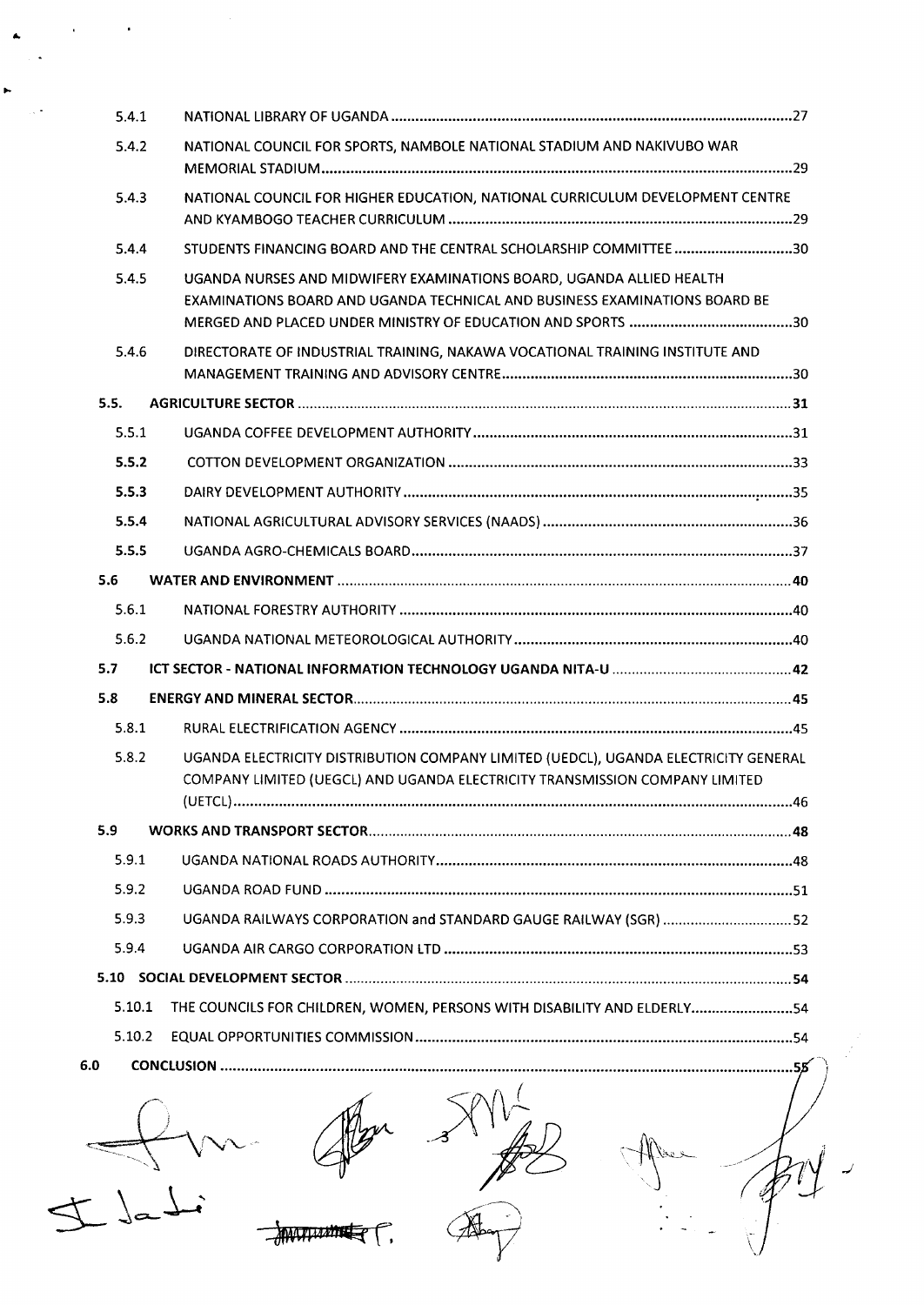## 1.0 INTRODUCTION

On 22<sup>nd</sup> February 2021, under Minute No. 43 (CT 2021), Cabinet took a decision to merge, mainstream and rationalize Government agencies, Commissions, Authorities and Public Enterprises to facilitate efficient and effective service delivery. As the implementation of the Cabinet decision commenced, starting with the abolition of the Rural Electrification Agency by having its functions and budget transferred to the Ministry of Energy and Mineral Development, a number of the other affected agencies and other stakeholders approached Members of Parliament raising concerns on the unclear justification of the rationalization exercise and its likely negative impact on service delivery and on the national economy.

a

4

At the 23<sup>rd</sup> Sitting of the 1<sup>st</sup> Meeting of the 1<sup>st</sup> Session of the 11<sup>th</sup> Parliament held on Thursday 2<sup>nd</sup> September 2021, Parliament constituted an ad hoc Committee to inquire into the rationalization and merger of Government agencies with a view of establishing whether the exercise would improve service delivery for socio-economic transformation of the country.

## 1.1 AD HOC COMMITTEE MEMBERSHIP

The members of the Ad hoc Committee were as follows

1. Hon. Byanyima Nathan, Bukanga North 2. Hon. Katuntu Abdu, Bugweri County 3. Hon. Atwijukire Dan Kimosho, Kazo County 4. Hon. Ayoo Tonny, Kwania County 5. Hon. Apolot Christine, DWR Kumi 6. Hon. Nsanja Patrick Kayongo, Ntenjeru South 7. Hon. Bakkabbulindi Charles, Workers Rep. 8. Hon. Adeke Anna Ebaju, DWR Soroti 9. Hon. Nambeshe John Baptist, Manjiya County - Chairperson - Vice Chairperson - Member - Member - Member - Member - Member - Member - Member

## 1.2. TERMS OF REFERENCE OF THE AD HOC COMMITTEE

The Committee was given the following Terms of Reference:

- 1. To examine the rationale for the mainstreaming and merger of government agencies
- 2. To conduct a cost-benefit analysis of the mainstreaming and merger of government agencies
- 3. To study the effect of the *m*ainstreaming or merger of agencies on the current employees

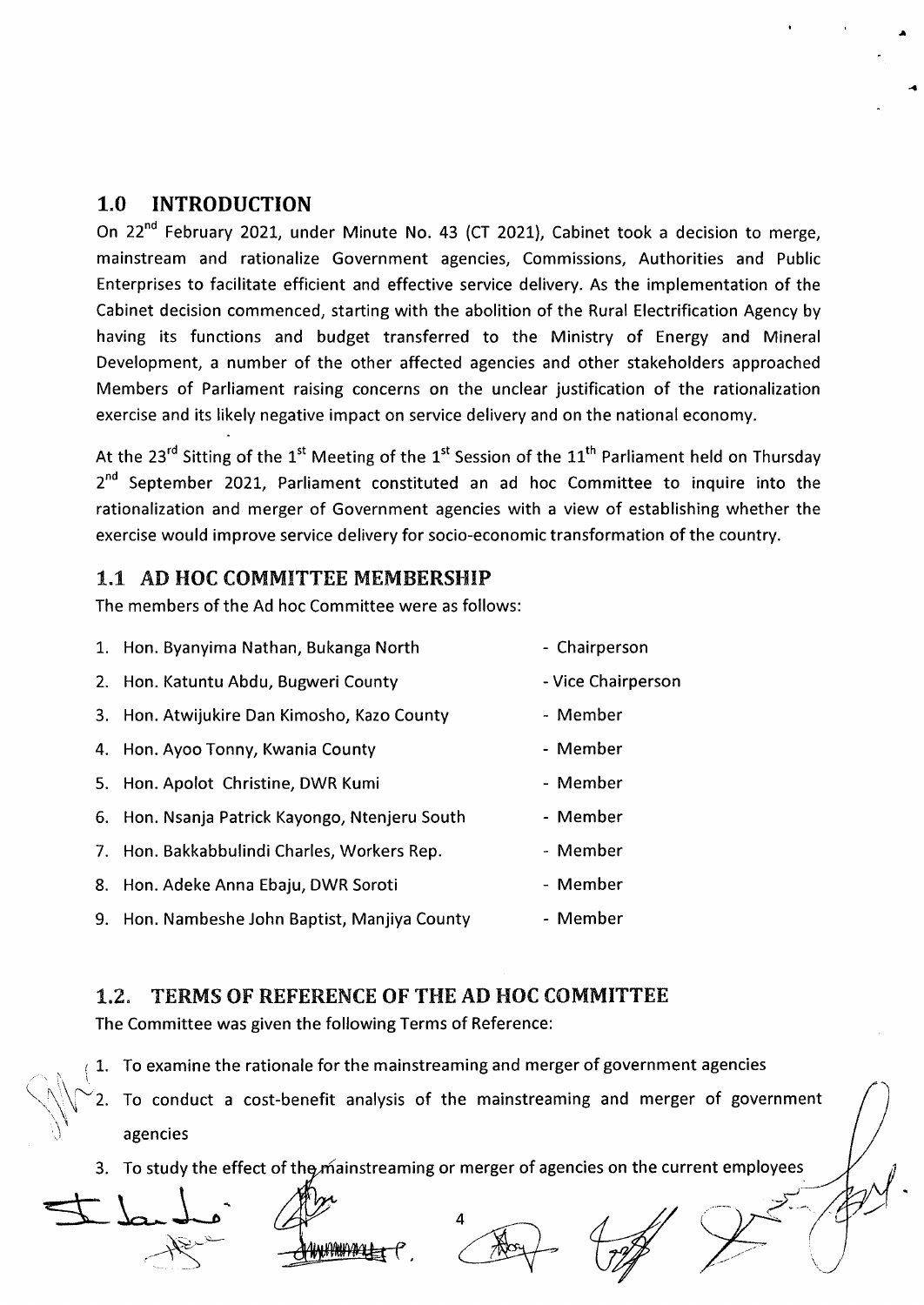- 4. To assess the impact of the mainstreaming and merger on service delivery
- 5. To make appropriate recommendations to Parliament on the rationalization exercise
- 6. To recommend any other issues incidental there-to.
- 7. To report back to the House within one (1) month

#### 1.3 METHODOLOGY

The Committee:

- L. Reviewed the laws establishing the affected agencies to understand the roles, functions and mandates of the affected agencies
- 2. Requested and reviewed memoranda from the affected agencies on their mandates/objectives, physical and financial performance over the last five years, the number of staff, staffing structure and the wage Bill and their views about the rationalization and merger on service delivery
- 3. lnteracted with the Ministers of: Public Service; Works and Transport, Energy and Mineral Development, Agriculture, and Attorney General
- 4. Reviewed reports and statements from the Ministry of Public Service on the rationalization of government agencies
- 5. lnteracted with some of the agencies that are earmarked for rationalization
- 6. lnteracted with the Association of Uganda Cotton Ginners
- 7. lnteracted with some sectoral committee chairpersons to get their views on the merger or mainstreaming of agencies that fall under their oversight mandate
- 8. lnteracted with the public service workers union.
- 9. Carried out a field visit in selected districts Jinja, Mbale, Busia, Kapchorwa, Soroti, Pader, Guluto appreciate some critical projects of agencies lined up for rationalization and interacted with field staff

Due to time constraints, the Committee was not able to interact with all the affected 157 agencies and others not reviewed under the Government Rationalization and Public Expenditure (RAPEX) Review, such as the Uganda Airlines. The Committee was also not able to interact with many private sector stakeholders that are likely to be affected by the government's policy on rationalization of government agencies.

5  $\sum_{k}$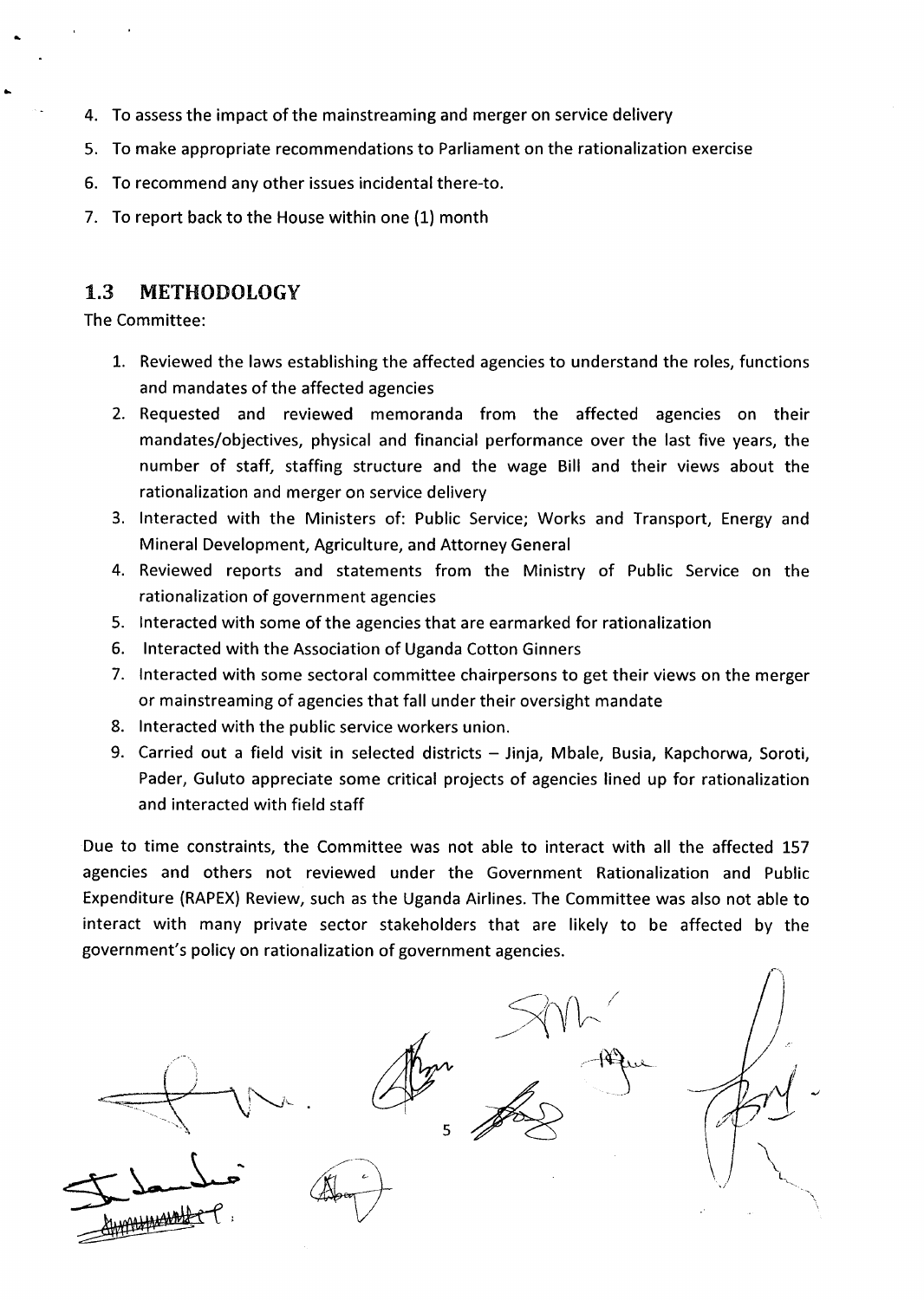# 2.O BACKGROUND - THE PRIVATIZATION OF GOVERNMENT AGENCIESIN THE 1990s AND THE MUSHROOMING OF AGENCIES IN THE 2000s

On 22<sup>nd</sup> February 2021, Cabinet took a decision that certain government agencies, commissions and authorities be merged, others mainstreamed and others rationalized. This action has generally been referred to as the 'rationalization of government agencies.' The rationalization of government agencies was intended to rationalize public expenditure and facilitate efficient and effective service delivery. This is not the first time that government is undertaking rationalization of agencies and civil service in general.

#### 2.1 THE REFORM OF THE PUBLIC SECTOR IN UGANDA IN THE 1990s

In the early 1990s, the NRM Government adopted the World Bank's structural adjustment programmes, which aimed at the liberalization of economy and privatization of public enterprises to give more space to the private sector in the provision of public goods and services.

ln 1993, the Public Enterprises Reform and Divesture Statute was enacted. The law opened the sale of public enterprises and divesting government from the provision of social services. lt was then argued that government was not suited to do business. The private sector was said to be the better engine of economic growth. Consequently, public enterprises were sold off to majorly foreign investors. An lnvestment Code was enacted to create a conducive environment for the attraction of foreign direct investment. lnvestment incentives were extended to foreign investors, and Uganda lnvestment Authority was created for this purpose.

Further reforms were introduced to supplement the divesture of public enterprises. ln the early 1990s, decentralization policy was adopted, which was underpinned by the Local Government Act in L997, aimed at bringing services closer and quickly to the people through local governments.

ln early 1990s, civil service reforms were also initiated in an effort to improve efficiency in the delivery of government services. The major aim of this reform was to have a smaller, affordable, efficient and well compensated civil service. lt was an attempt to overhaul civil service management systems, practice and performance culture so as to have <sup>a</sup> meritocratic and a well performing public service. As a result, in 1992, the number of Ministries was reduced from 38 to 21. The 1990s

The 1995 Constitution further supported the civil service reforms. Under article 189 and sixth schedule, the Constitution prescribed the functions and services for which the central Government is responsible, leaving others to local governments. The Constitution further created a number of commissions, authorities, and boards to support sector ministries to ful $\,mathfrak{gl}$ ill

their mandates.<br>
Le Le Le p

I \  $\small\Gamma$ 

6 l Af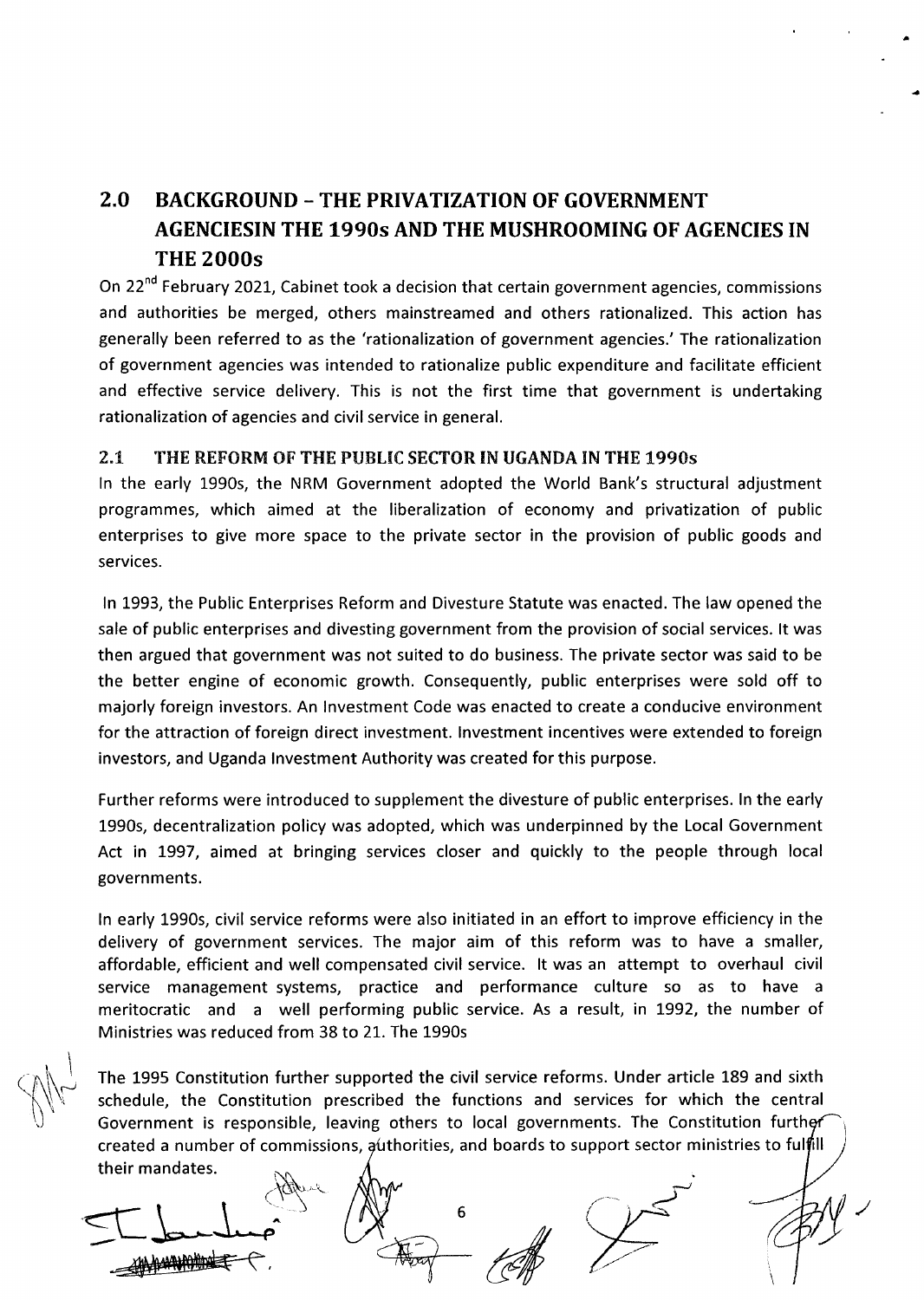As liberalization of the economy progressed, a need for the creation of regulatory bodies was realized. This was to ensure that the private sector did not compromise on the quality and standards of goods and services that they were licensed to deliver. Regulatory agencies would also protect the public from the unethical conduct of private actors.

Consequently, regulatory authorities were created in various sectors. ln the communication sector, Uganda Communication Commission was created. ln the electricity sector, the Electricity Regulatory Authority was created. ln the media industry, the Uganda Media Council was created. ln the financial sector, many regulatory bodies were created, like Bank of Uganda, Capital Markets Authority, Financial lntelligence Authority, Uganda Retirement Benefits Regulatory Authority. ln the insurance industry, the Uganda lnsurance Regulatory Authority was created, etc.

#### 2.2 THE WAVE OF (RE) CREATION OF GOVERNMENT AGENCIES IN EARLY 2000s

ln early 2OOO, a new wave of creation of semi-autonomous agencies emerged. The wave picked momentum as time went by. Many ministries competed to form agencies. Agency model as <sup>a</sup> way providing effective services became the norm. As a result, many new agencies were created by Acts of Parliaments, Executive Orders/statutory instruments and administrative arrangements.

Some government programmes and projects acquired statuses of semi-autonomous agencies and were run independently and parallel to their parent ministries. Some temporary measures adopted by Government for specific purposes continued to exist as semi-autonomous bodies after the purpose for which they had been formed had ended. Examples of the semiautonomous agencies that emerged from temporary measures are: the Privatization Unit and the Non Performing Assets Recovery Trust (NPART).

Development partners also fuelled the creation of agencies as they preferred to channel their resources (loans and grants) through semi-autonomous agencies rather than mainstream government Ministries.

As a result, by 2017, there were more than 158 public entities going by names such as Boards, Authorities Commissions, Bureaus, Councils, lnstitutes, Organizations, etc. The mushrooming of agencies was not guided by a clear policy and legal framework. The operations of the agencies were not standardized. Many operated in silos with different management and staff compensation systems.

7

 $\overrightarrow{w}$ 

 $\sum$ landers

 $\mathcal{M}_{\sim}$ 

 $\triangleq$ J .L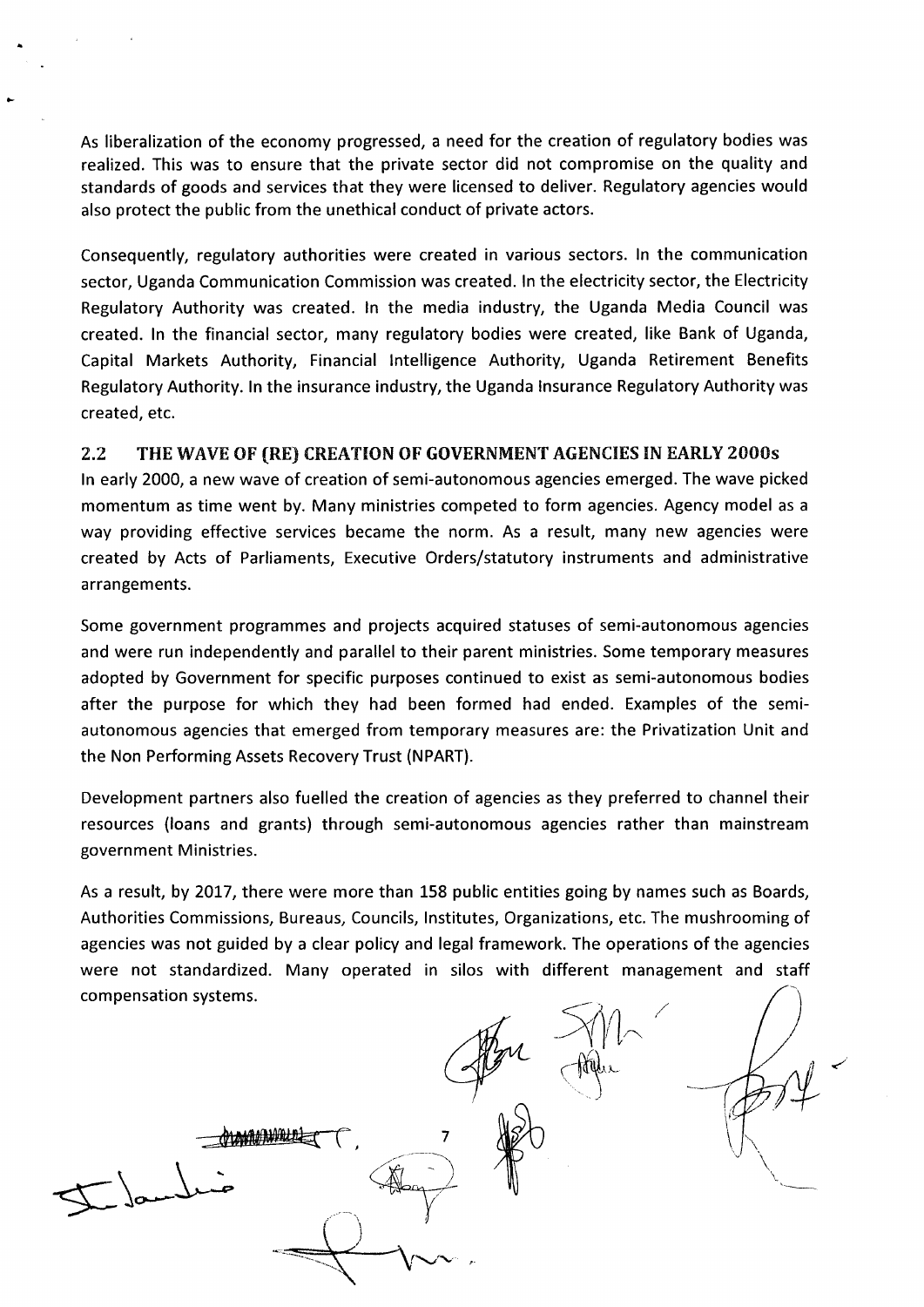## 2.3 CREATION OF SEMI.AUTONOMOUS AGENCIES - RATIONALE, BENEFITS AND PRECONDITIONS FOR SUCCESS

Service delivery through semi-autonomous agencies is standard practice in many countries worldwide. There are different ways by which semi-autonomous public organizations are created. Some are created by splitting up ministries or major departments into corporate units with specialized tasks and resources; others may be created by merging different units in the department, and others may be created by establishing a new unit within the ministry. Different instruments such as legislation, executive order, decree or constitutional provisions are some of the legal means by which agencies are created.

The creation of agencies or agencification of service delivery rests on the classical distinction between policy formulation and policy implementation. The idea is that policy formulation should be handled by slimmed and trimmed 'core executives', while policy implementation should be carried out by professional executive agencies with considerable managerial freedom and an extensive duty to report the results of their performances. One assumption for creating agencies is that public policies can best be implemented in 'zones' where there is less politics and more managerialism.

The creation of executive agencies is also meant to solve the problems of poor performance of the traditional public bureaucracies. Agencification is believed carry the benefits of specialization and de-politicization in service delivery. Other benefits of operating agencies for service delivery include: increased efficiency; strengthened and clarified responsibility and accountability lines; a more encouraged and professional administration; and a more service oriented administration placed closer to citizens.

Another major reason for the creation of semi- autonomous bodies outside the ministerial control is to overcome the burden of corruption. Semi-autonomous agencies, as corporate entities, operating on the basis of good corporate governance principles make it difficult for political corruption to thrive. Given that agencies are supposed to operate in commercial-like manner where performance targets and merit-based recruitments are emphasized, it becomes hard for them to become centres of corruption.

Effective service delivery by agencies requires a robust conrpact of oversight and accountability between the agencies and the Ministries. While agencies are allowed to operate at an arm length from the Ministries, they must work according to the strategic guidance, standards and benchmarks set for them by the Ministries. ln addition, the agencies are expected to report on their performance periodically.

Government agencies are expected to develop their strategic and business plans drawn from the strategic direction given to them by their sector Ministries. These plans guide the agencies

 $\int_{\mathbb{R}}$   $\int_{\mathbb{R}}$  $\rightarrow$ 

 $\zeta$  r. $\eta'$ 'i J

8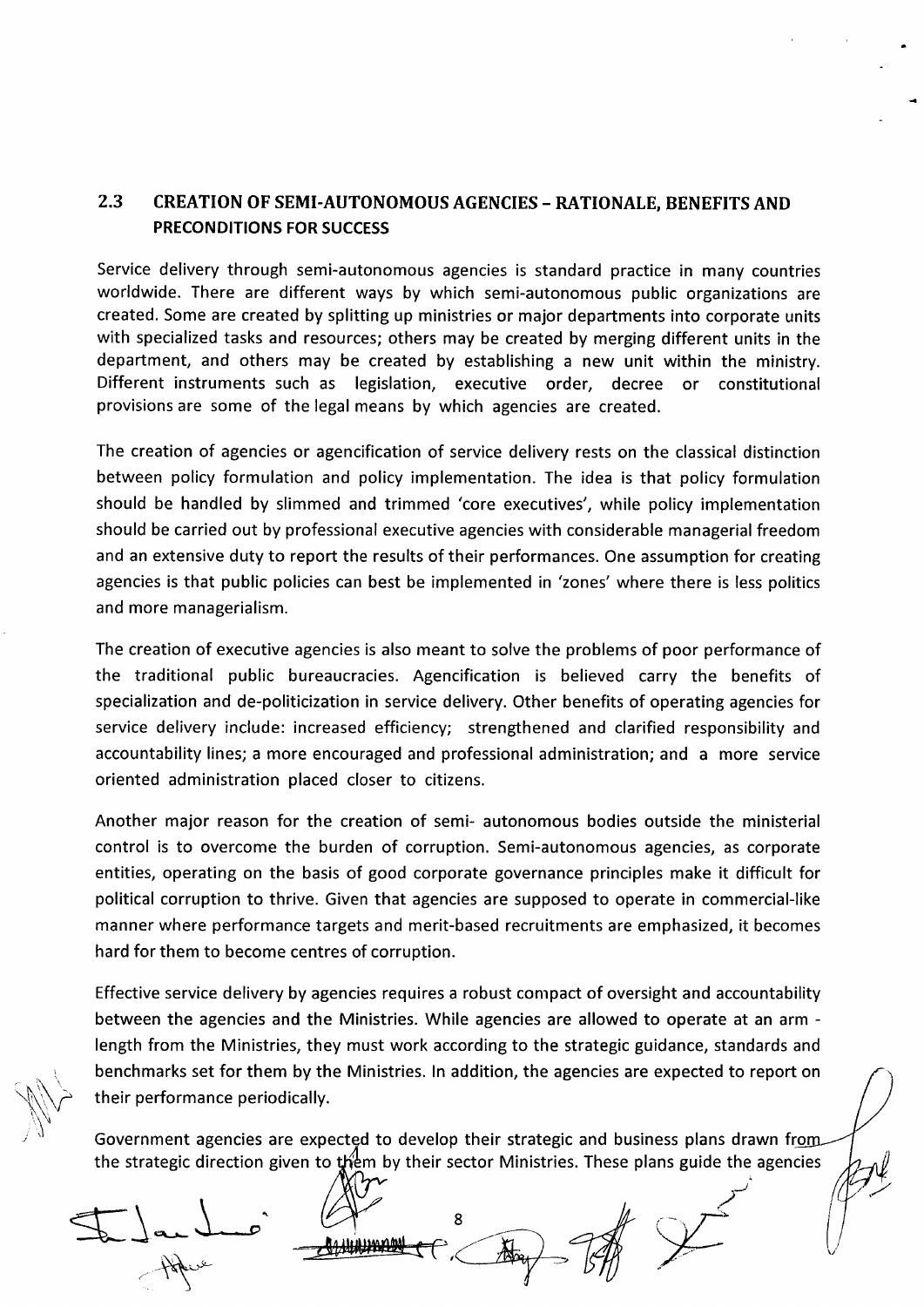performance. The agency plans, drawn from the ministerial strategic direction, are expected to contain key performance objectives and indicators that define the agencies performance mandates. The agency plans are endorsed by their respective sector Ministries and form performance contracts.

On the other hand, Ministries must have the capacity to evaluate the performance of agencies and establish whether the agencies under their political supervision meet agreed performance thresholds. Unfortunately, in many countries, agencies have been created in an administrative system which has weak political institutions but well entrenched bureaucracy. This means that for agency models to operate effectively, there must be capacity in the Ministries to enact policy and regulatory standards.

Government ministries must have both ex ante and ex post control mechanisms over the agencies. Ministries are responsible for controlling executive agencies through the provision of strategic direction and through monitoring the performance of agencies. Agencies, in turn, are responsible for providing an account of their performance to their parent ministries. They are required to provide regular performance reports and these reports should usually contain both performance and financial data. ln situations where Ministries rely on agencies for policy advice and standard setting, accountability relationships between ministries and agencies is liable to distortion. Rather, during policy research/reviews, Ministries should interact with relevant stakeholders, including the agencies.

#### Tanzania Experience with agencies

After a thorough study, in October 1997, Tanzania enacted The Executive Act No. 30 of 1997. The Act is an umbrella legislation which allows every ministry to create agencies if conditions for doing so existed in their ministries. According to the Act, an executive agency can only be created if that agency will improve the efficiency, quality and delivery of public service. The Act also provides framework within which issues relating to responsibilities, accountabilities and governance within the agencies and between agencies and their parent ministries can be handled. $1$ 

ln the context of the Tanzanian public administration, agency model is seen asan organizational solution to the problem of bureaucratic inefficiency. Agencies are created to address the chronic problems of inflexibility and red-tape in public sector by allowing more managerial autonomy to Chief Executive Officers.

9

 $\int_{-\infty}^{\infty}$  $\backslash$ -Li-r.€ =WT,

<sup>&</sup>lt;sup>1</sup>Sulle, A.S. 2008. Executive Agencies in Tanzania: A Descriptive Analysis. Paper Prepared for the Cost Action: Comparative Research into Current Trends in Public Sector Organizations (CRIPO) Utrecht University from 3 -4 June 2008, page 5 (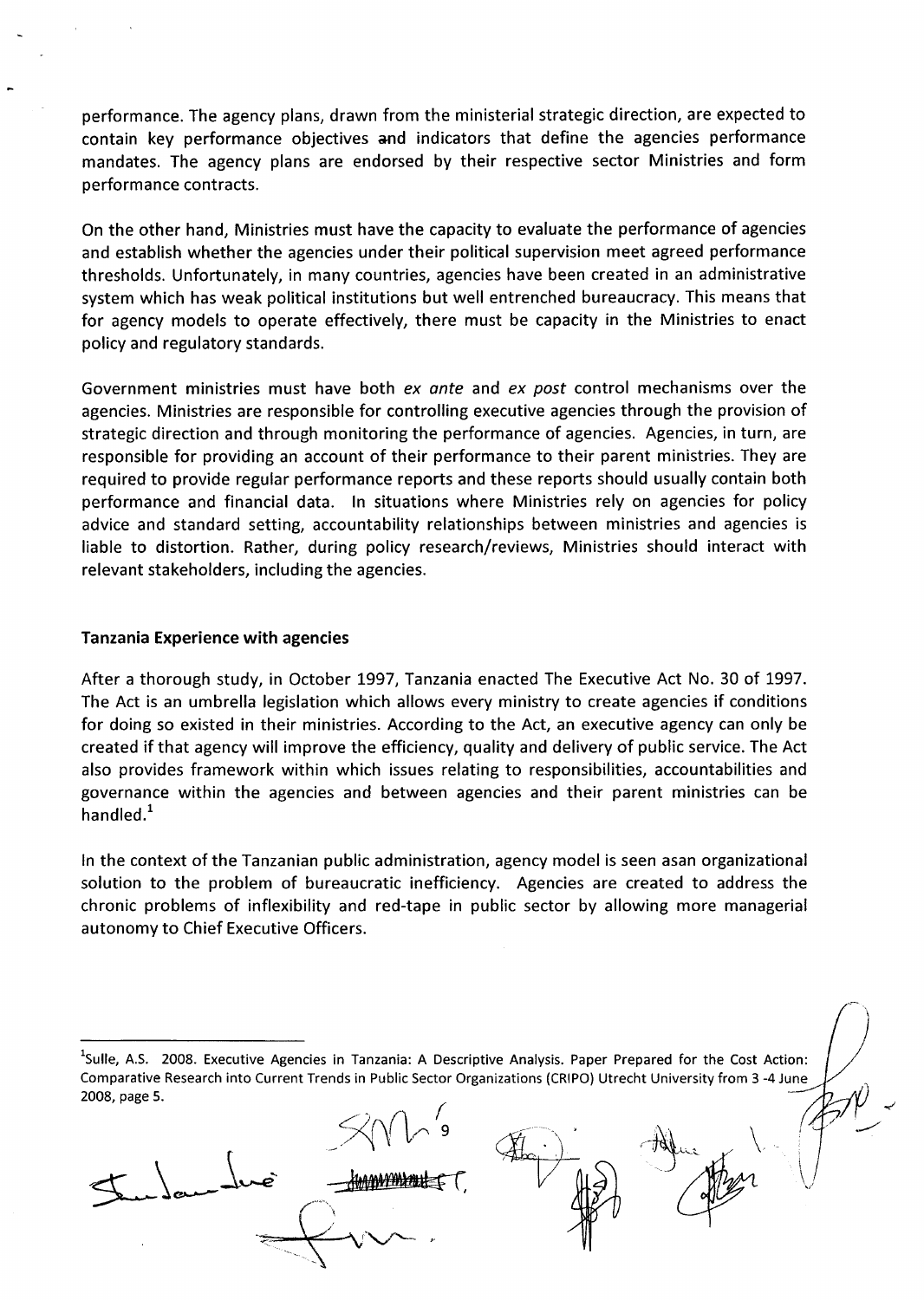There are at least four types of agencies in Tanzania that can be identified according to their functions. This is, however, a crude classification because functions of public organizations do tend to overlap in Tanzania (Sulle 2008:7). The types of agencies are:

- a) Regulatory agencies: (e.g. the Tanzania Civil Aviation Authority, Occupational Safety and Health Agency, Weight and Measures Agency, Tanzania Food and Drug Agency).
- General Service agencies These provide services to Business, Government ministries and the general public (Tanzania Airport Authority; Tanzania Meteorology Agency; National Bureau of Statistics; Government Chemist Laboratory; Geological Survey'of Tanzania; Business Registration and Licensing Agency; Registration lnsolvency and Trustee agency; National Tree Seeds Agency; Agricultural Seed Agency, and Tanzania Electrical , Mechanical and Electronics Services agency). b)
- Government programme agencies. These implement specific government programmes (Drilling and Dam Construction Agency, Tanzania National Road Agency, The Government Flight Agency). c)
- Training and Research agencies (Tanzania Public Service College; The Agency for Development of Education; National Housing and Building Research Agency; East African Statistical Training Centre; Tanzania lnstitute for Accountancy etc d)

ln the on-going rationalization of agencies in Uganda, Government has clustered agencies into three categories: Policy and Regulation Agencies; lmplementing Agencies and Money making Agencies.

## 3.0 RATIONALIZATION OF GOVERNMENT AGENCIES IN 2021 - ORIGIN AND RATIONALE

## 3.1 THE PROBLEM WITH AGENCIES AS RAISED BY THE MINISTER OF PUBLIC SERVICE

The Committee was informed by the Minister of Public Service that the mushrooming of agencies from 2000 did not follow any formula as there was no policy or legal framework to guide their creation. Secondly, the mushrooming of agencies became a major drain on the national treasury at the expense of effective service delivery, and this outstripped the capacity of Government to sustain the numerous agencies. The laws establishing some of the agencies were disparate as there was no overarching legal structure to guide the creation of agencies. The different agencies remunerated their staff differently. There was also salary disparity between agencies employees on the one hand, and the traditional civil servants in Government Ministries for the same cadre of employees on the other hand. This led to disenfranchisement of some class of cadres. Some agencies were also not being managed on sound corporaté governance principles.

 $\begin{picture}(120,115) \put(0,0){\line(1,0){15}} \put(15,0){\line(1,0){15}} \put(15,0){\line(1,0){15}} \put(15,0){\line(1,0){15}} \put(15,0){\line(1,0){15}} \put(15,0){\line(1,0){15}} \put(15,0){\line(1,0){15}} \put(15,0){\line(1,0){15}} \put(15,0){\line(1,0){15}} \put(15,0){\line(1,0){15}} \put(15,0){\line(1,0){15}} \put(15,0){\line$ 

,. \.

 $\mathbb{R}$  $\big\backslash$ 

 $\bigoplus_{\beta\in\mathcal{P}}\mathbb{C}_{\mathcal{C}}$ 

10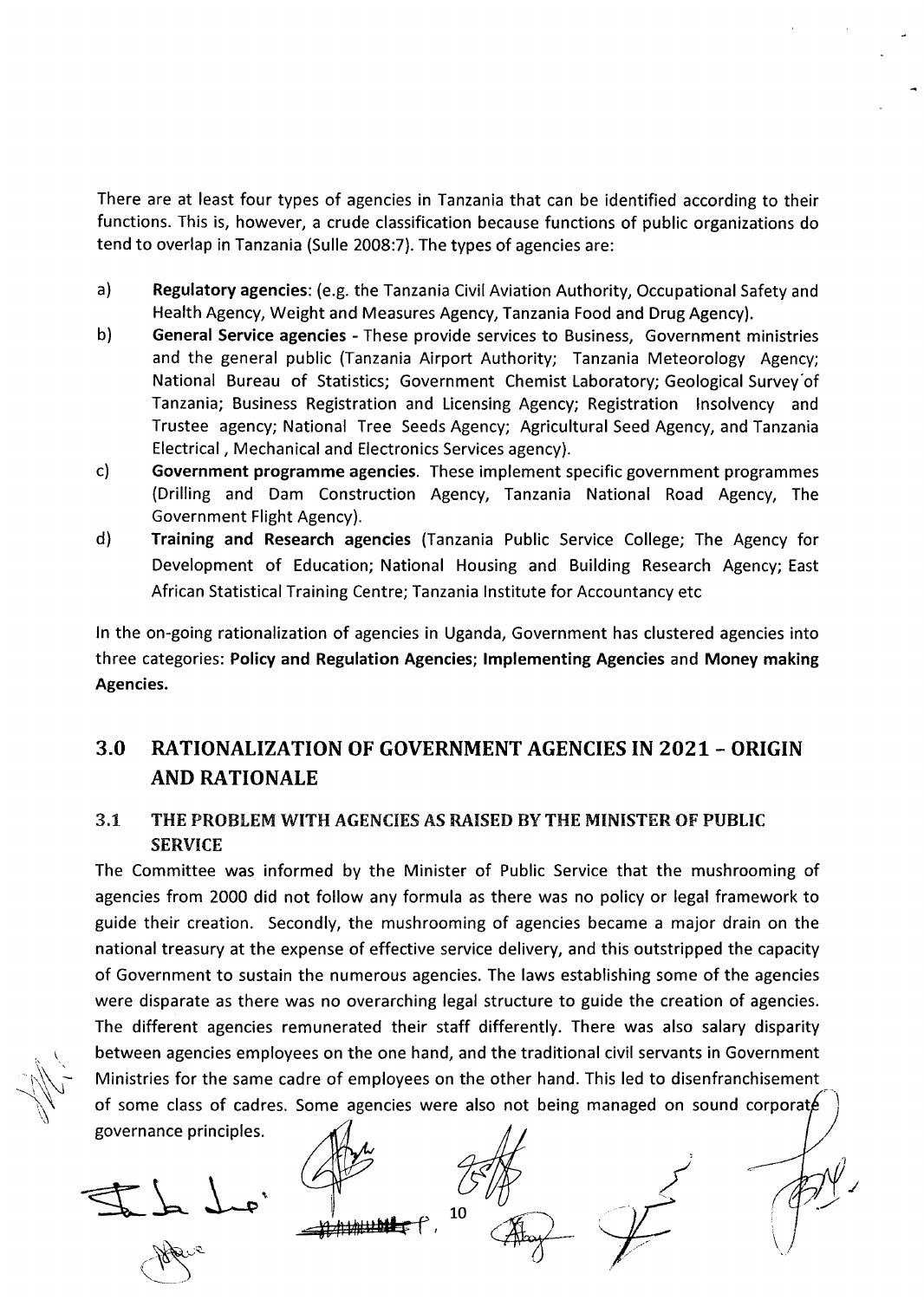#### 3.2 CONCERN BY THE PRESIDENT

The Committee was informed by the Minister of Public Service that on 17<sup>th</sup> July 2017, H.E. the President of Uganda raised concerns about the existence of several agencies in Uganda which appeared to be; duplicating the roles of government departments, a burden on the treasury, with undifferentiated and overlapping roles. The President asked whether it would not be fair to consolidate, downsize and rationalize and pay well non-commercial portions of state employees. The President also asked whether it would not be better to consolidate the public service employees into two categories: those that support policy, regulation and implementation; and those that make money by running a few public enterprises as business entities. The President demanded for practical recommendations public institutions to ensure efficiency of government in service delivery.

#### 3.3 A STUDY BY THE MINISTRY OF PUBLIC SERVICE

ln order to generate answers to the concerns raised by the President, Cabinet directed the Minister of Public Service to present a memorandum on rationalization of Government agencies and authorities by February 2018. ln turn, the Ministry of Public Service instituted <sup>a</sup> Committee to critically study the mandates, functions, structures of government agencies and establish their continued relevance and positive contribution to the performance of the public service.

The overall objective of the study was to rationalize government agencies with a view of establishing their operational relevance; determine their current operational costs; eliminate the embedded duplications and overlaps; identify wasteful expenditures, establish the resultant short and long term savings, which would be invested for sustainable economic and political development of Uganda.

The committee examined 157 public agencies and 22 ministries and the Office of the President and Office of the Prime Minister.

#### 3.4 FINDINGS BY THE MINISTRY OF PUBLIC SERVICE

The Ministry of Public Service Committee found that there were:

- 1. duplicated mandates, functions and overlaps amongst agencies and with the sector ministries leading to un-necessary competition for resources, high overhead costs and inefficient utilization of resources;
- 2. functional ambiguities depicting mix-up of policy, regulation and implementation functions across ministries, departments and agencies
- 3. un-harmonized legal frameworks within which some of the agencies operate
- 4. bloated structures of some agencies which are not aligned to their mandates

 $\times$ 1L t  $\tau$   $\int_{\alpha}$  due Tubulandine formulation,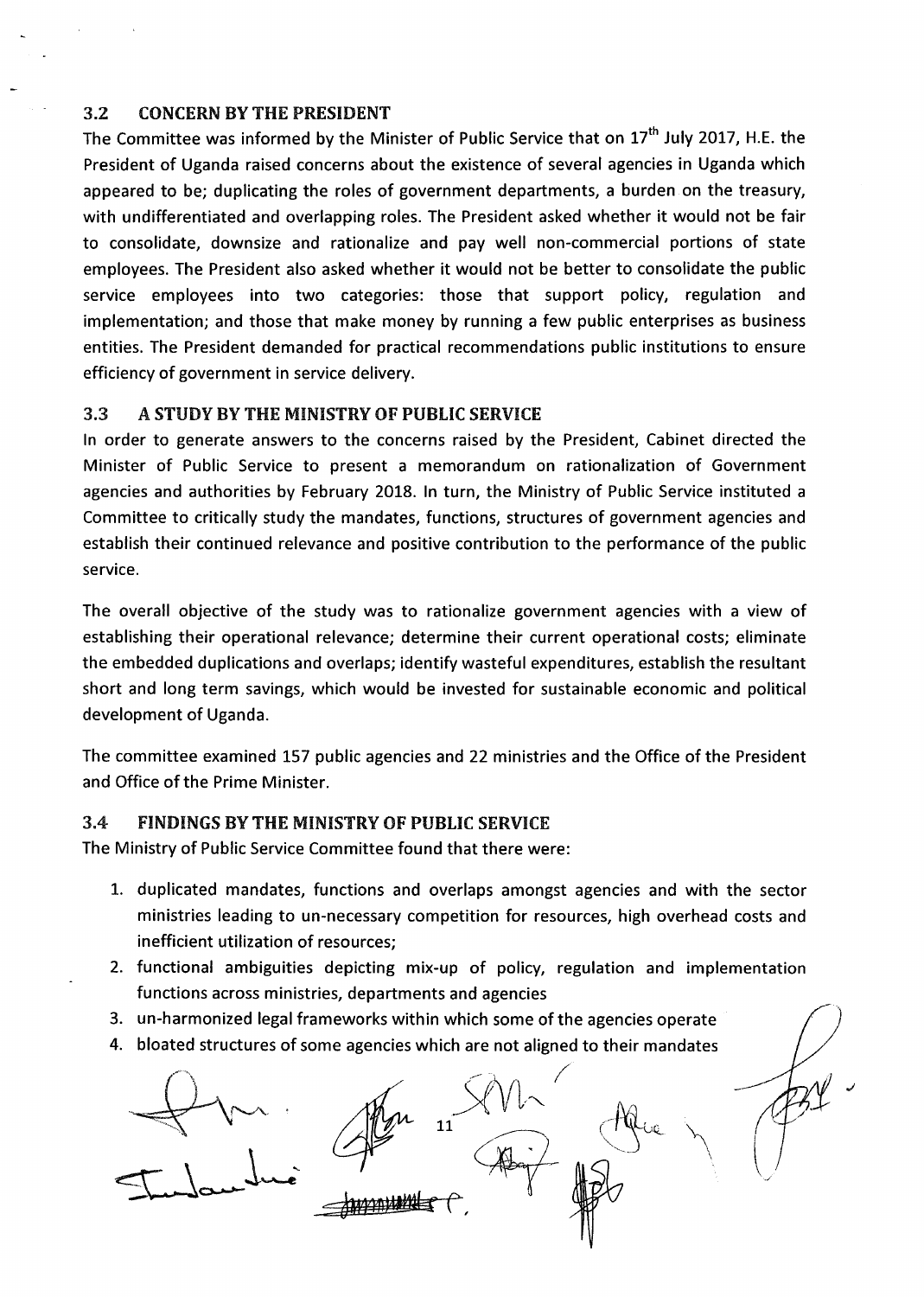The Ministry observed that the emerging socio-economic and technological developments called for the introduction of flat structures that enable government MDAs to share common resources as well as have collaborative interactions across different ministries.

### 3.5 RECOMMENDATIONS MADE TO CABINET BY THE MINISTRY OF PUBLIC SERVICE

Consequently, the Ministry of Public Service recommended to Cabinet that out of the <sup>157</sup> agencies reviewed, 80 should be retained as semi-autonomous agencies; 33 agencies should have their mandate and functions mainstreamed to their relevant line ministries; 35 agencies should be consolidated or merged into 19 entities. The Ministry indicated that the proposed rationalization, merger and mainstreaming of agencies would yield an annual saving to Government of UGX 998.L2 billion.

### 3.6 CABINET DECISION

On 22 February 2O2t, Cabinet accepted the recommendations made by the Ministry of Public Service and took decision to merge, mainstream, and rationalize government agencies, commissions, Authorities and expenditure, as recommended by the Ministry of Public Service. Cabinet also took decision to fully privatize eight (8) institutions.

Cabinet also approved an implementation roadmap for the implementation process in a phased manner to spread over a period of two years  $-$  i.e. financial years 2021/22 and 2022/23.

| <b>80 AGENCIES TO RETAIN</b><br><b>THEIR SEMI-AUTONOMOUS</b> | <b>36 SEMI-AUTONOMOUS</b><br><b>AGENCIES TO BE MERGED</b> | <b>33 AGENCIES AND</b><br><b>FUNCTIONS TO BE</b> |  |
|--------------------------------------------------------------|-----------------------------------------------------------|--------------------------------------------------|--|
| <b>STATUSES</b>                                              | <b>WITH OTHERS TO FORM 19</b>                             | <b>MAINSTREAMED INTO</b>                         |  |
|                                                              | <b>AGENCIES</b>                                           | <b>RELEVANT MINISTRIES</b>                       |  |
| <b>ACCOUNTABILITY SECTOR</b>                                 |                                                           |                                                  |  |
| 1. Bank of Uganda                                            | 1. Uganda<br>Investment                                   | 1. Non-Performing Assets                         |  |
| 2. Uganda<br>Revenue                                         | Authority                                                 | <b>Recovery Trust</b>                            |  |
| Authority                                                    | 2. Uganda Free<br>Zones                                   | 2. Non-Performance                               |  |
| 3. Uganda Development                                        | Authority                                                 | Recovery<br>Assets                               |  |
| <b>Bank</b>                                                  |                                                           | Tribunal                                         |  |
| 4. Financial<br>Intelligence                                 |                                                           | 3. Departed<br>Asians                            |  |
| Authority                                                    |                                                           | Custodian<br>Property                            |  |
| 5. Housing Finance Bank                                      |                                                           | <b>Board</b>                                     |  |
| Development Finance<br>6.                                    |                                                           | 4. National Lotteries and                        |  |
| <b>Company of Uganda</b>                                     |                                                           | <b>Gaming Board</b>                              |  |
| 7. National Housing and                                      |                                                           | 5. Uganda<br>Properties                          |  |
| Construction                                                 |                                                           | <b>Holdings Ltd</b>                              |  |
| Corporation                                                  | $\mathbf{r}$                                              | 6. Tax Appeals Tribunal                          |  |
| 8. National<br>Social                                        |                                                           | 7. Uganda Microfinance                           |  |
| <b>Security Fund</b>                                         |                                                           | <b>Regulatory Authority</b>                      |  |
|                                                              | 12                                                        |                                                  |  |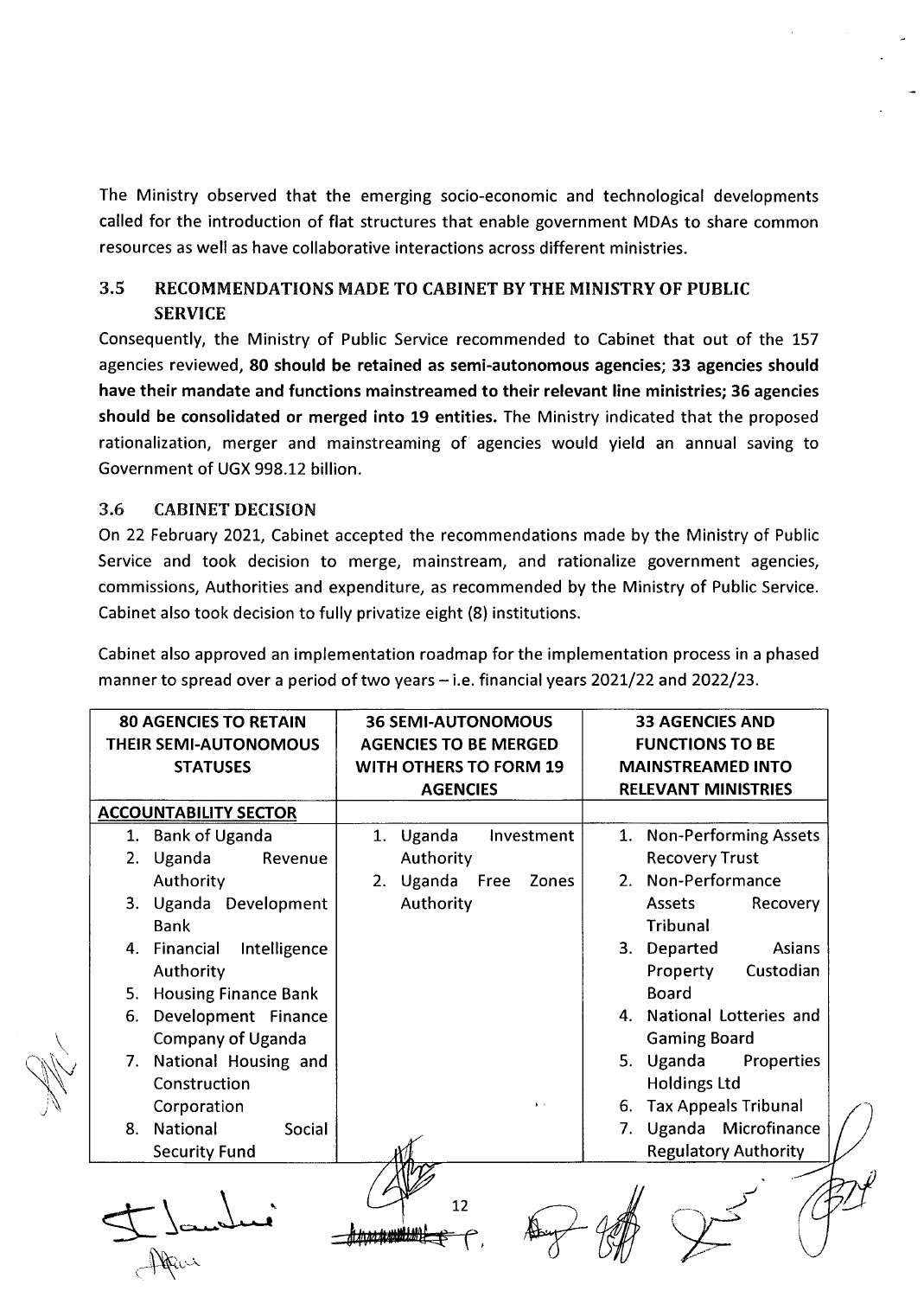| 9. Public<br>Procurement<br>and Disposal of Public<br><b>Asset Authority</b><br>10. Uganda<br>Retirement<br><b>Benefits</b><br>Regulatory<br>Authority<br>11. Uganda<br><b>Bureau</b><br>0f<br><b>Statistics</b><br>12. Capita;<br><b>Markets</b><br>Authority<br>13. Post Bank Uganda<br>Microfinance<br>14. Pride<br><b>Bank</b><br>15. Micro Finance Support<br>Centre |                                                                                                                                                                                                                                                                                | 8. Uganda<br><b>Exports</b><br><b>Promotion Board</b>                                                                                                                                            |
|---------------------------------------------------------------------------------------------------------------------------------------------------------------------------------------------------------------------------------------------------------------------------------------------------------------------------------------------------------------------------|--------------------------------------------------------------------------------------------------------------------------------------------------------------------------------------------------------------------------------------------------------------------------------|--------------------------------------------------------------------------------------------------------------------------------------------------------------------------------------------------|
| <b>TRADE AND INVESTMENT</b><br>1. Uganda Development<br>Corporation<br>2. Uganda Commodities<br>Exchange                                                                                                                                                                                                                                                                  | $\sim$                                                                                                                                                                                                                                                                         | Uganda Warehouse Receipt<br><b>System Authority</b>                                                                                                                                              |
| JUSTICE, LAW AND ORDER<br>(including Internal Affairs)<br>1. Judicial<br>Service<br>Commission<br>2. Uganda Human Rights<br>Commission                                                                                                                                                                                                                                    | 1. Uganda<br>Registration<br><b>Services Bureau</b><br>2. National Identification<br><b>Registration Authority</b><br>3. National Bureau for<br><b>NGOs</b><br>4. Registration Functions<br><b>Directorate</b><br>0f<br>0f<br>Citizenship<br>and<br><b>Immigration Control</b> | 5. Amnesty Commission<br>6.<br>Directorate<br>of<br>Citizenship<br>and<br>Immigration<br>7. Centre for Alternative<br><b>Dispute Resolution</b><br>8. Uganda Law Reform<br>Commission            |
| <b>EDUCATION AND SPORTS</b><br><b>Public Universities</b><br>1. Makerere University<br>2. Mbarara University of<br>Science<br>and<br>Technology<br>3. Kyambogo University<br>4. Busitema University<br>5. Gulu University<br>6. Kabale University                                                                                                                         | 1. Uganda Nurses and<br>Midwifery<br><b>Examinations Board</b><br>2. Uganda Allied Health<br><b>Examinations</b><br>3. Uganda Business and<br>Technical<br><b>Examinations Board</b><br>Directorate<br>of<br>4.                                                                | 1. Students<br><b>Financing</b><br><b>Board</b><br>2. Kyambogo<br>Teacher<br>Curriculum<br>3. National<br>Library<br>of<br>Uganda<br>4. Uganda<br>National<br>Commission<br>for<br><b>UNESCO</b> |